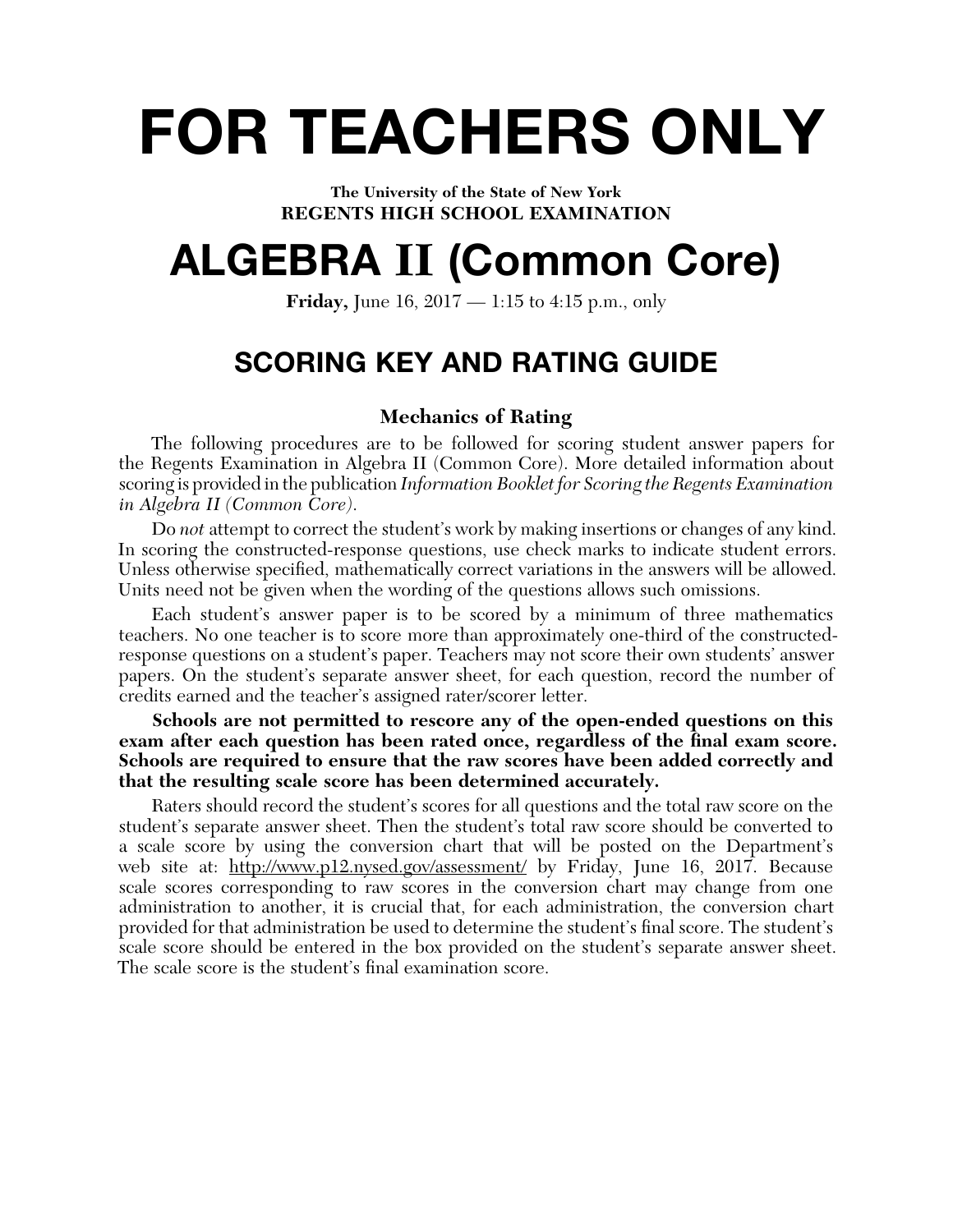**If the student's responses for the multiple-choice questions are being hand scored prior to being scanned, the scorer must be careful not to make any marks on the answer sheet except to record the scores in the designated score boxes. Marks elsewhere on the answer sheet will interfere with the accuracy of the scanning.**

#### **Part I**

Allow a total of 48 credits, 2 credits for each of the following.

| $(1)$ $1$                           | $(9)$ . $\ldots$ . $2$ . $\ldots$ .  | $(17)$ $4$ |
|-------------------------------------|--------------------------------------|------------|
| $(2). \ldots . 1$                   | $(10)$ $3$                           | $(18)$ $2$ |
| $(3)$ $3$                           | $(11)$ 1                             | $(19)$ $1$ |
| $(4)$ . $\ldots$ . $2$ . $\ldots$ . | $(12)$ $2$                           | $(20)$ $3$ |
| $(5)$ . $\ldots$ . $2$ . $\ldots$ . | $(13)$ . $\ldots$ . $3$ . $\ldots$ . | $(21)$ $3$ |
| $(6)$ $4$                           | $(14)$ . $\ldots$ . $2$ . $\ldots$ . | $(22)$ $3$ |
| $(7)$ . 4                           | $(15)$ $4$                           | $(23)$ $4$ |
| $(8)$ $1$                           | $(16)$ $4$                           | $(24)$ $2$ |
|                                     |                                      |            |

 Updated information regarding the rating of this examination may be posted on the New York State Education Department's web site during the rating period. Check this web site at: http://www.p12.nysed.gov/assessment/ and select the link "Scoring Information" for any recently posted information regarding this examination. This site should be checked before the rating process for this examination begins and several times throughout the Regents Examination period.

 The Department is providing supplemental scoring guidance, the "Model Response Set," for the Regents Examination in Algebra II (Common Core). This guidance is recommended to be part of the scorer training. Schools are encouraged to incorporate the Model Response Sets into the scorer training or to use them as additional information during scoring. While not refl ective of all scenarios, the model responses selected for the Model Response Set illustrate how less common student responses to constructed-response questions may be scored. The Model Response Set will be available on the Department's web site at http://www.nysedregents.org/algebratwo/.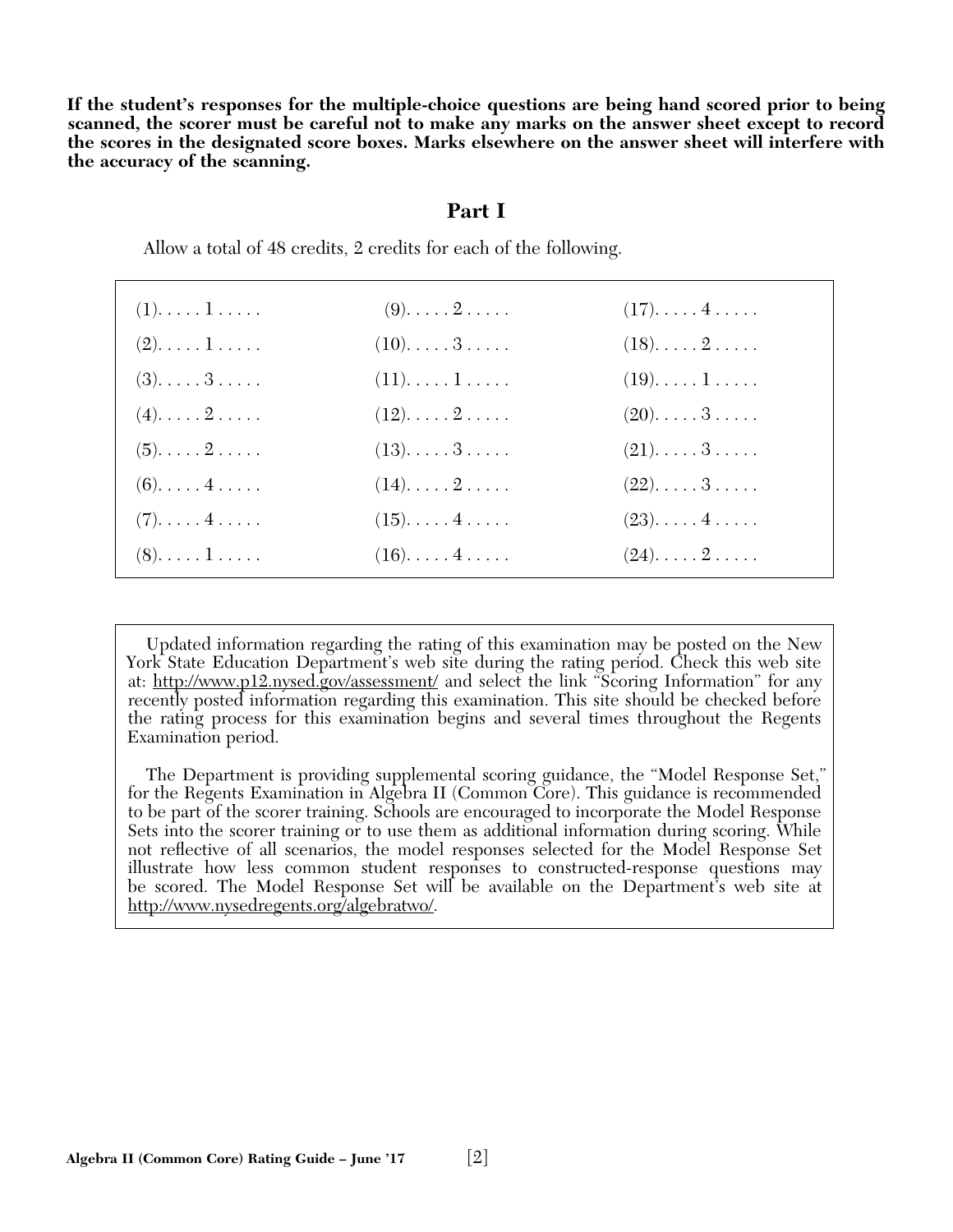## **General Rules for Applying Mathematics Rubrics**

## **I. General Principles for Rating**

The rubrics for the constructed-response questions on the Regents Examination in Algebra II (Common Core) are designed to provide a systematic, consistent method for awarding credit. The rubrics are not to be considered all-inclusive; it is impossible to anticipate all the different methods that students might use to solve a given problem. Each response must be rated carefully using the teacher's professional judgment and knowledge of mathematics; all calculations must be checked. The specific rubrics for each question must be applied consistently to all responses. In cases that are not specifically addressed in the rubrics, raters must follow the general rating guidelines in the publication *Information Booklet for Scoring the Regents Examination in Algebra II (Common Core)*, use their own professional judgment, confer with other mathematics teachers, and/or contact the State Education Department for guidance. During each Regents Examination administration period, rating questions may be referred directly to the Education Department. The contact numbers are sent to all schools before each administration period.

## **II. Full-Credit Responses**

A full-credit response provides a complete and correct answer to all parts of the question. Sufficient work is shown to enable the rater to determine how the student arrived at the correct answer.

When the rubric for the full-credit response includes one or more examples of an acceptable method for solving the question (usually introduced by the phrase "such as"), it does not mean that there are no additional acceptable methods of arriving at the correct answer. Unless otherwise specified, mathematically correct alternative solutions should be awarded credit. The only exceptions are those questions that specify the type of solution that must be used; e.g., an algebraic solution or a graphic solution. A correct solution using a method other than the one specified is awarded half the credit of a correct solution using the specified method.

## **III. Appropriate Work**

*Full-Credit Responses:* The directions in the examination booklet for all the constructed-response questions state: "Clearly indicate the necessary steps, including appropriate formula substitutions, diagrams, graphs, charts, etc." The student has the responsibility of providing the correct answer *and* showing how that answer was obtained. The student must "construct" the response; the teacher should not have to search through a group of seemingly random calculations scribbled on the student paper to ascertain what method the student may have used.

*Responses With Errors:* Rubrics that state "Appropriate work is shown, but…" are intended to be used with solutions that show an essentially complete response to the question but contain certain types of errors, whether computational, rounding, graphing, or conceptual. If the response is incomplete; i.e., an equation is written but not solved or an equation is solved but not all of the parts of the question are answered, appropriate work has *not* been shown. Other rubrics address incomplete responses.

## **IV. Multiple Errors**

*Computational Errors, Graphing Errors, and Rounding Errors:* Each of these types of errors results in a 1-credit deduction. Any combination of two of these types of errors results in a 2-credit deduction. No more than 2 credits should be deducted for such mechanical errors in a 4-credit question and no more than 3 credits should be deducted in a 6-credit question. The teacher must carefully review the student's work to determine what errors were made and what type of errors they were.

*Conceptual Errors:* A conceptual error involves a more serious lack of knowledge or procedure. Examples of conceptual errors include using the incorrect formula for the area of a figure, choosing the incorrect trigonometric function, or multiplying the exponents instead of adding them when multiplying terms with exponents.

If a response shows repeated occurrences of the same conceptual error, the student should not be penalized twice. If the same conceptual error is repeated in responses to other questions, credit should be deducted in each response.

For 4- and 6-credit questions, if a response shows one conceptual error and one computational, graphing, or rounding error, the teacher must award credit that takes into account both errors. Refer to the rubric for specific scoring guidelines.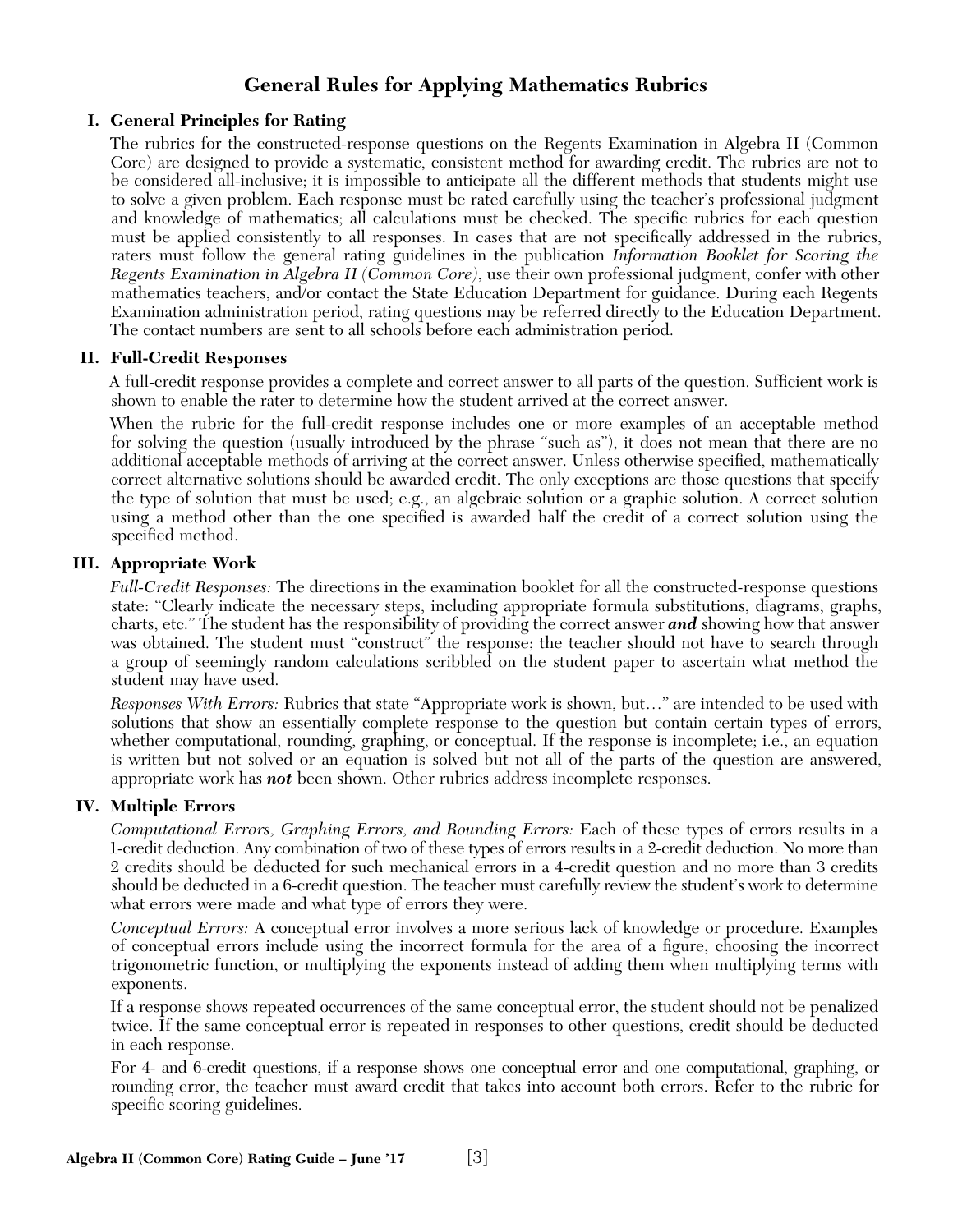## **Part II**

For each question, use the specific criteria to award a maximum of 2 credits. Unless otherwise specified, mathematically correct alternative solutions should be awarded appropriate credit.

 $(25)$  **[2]**  $-6$ , and a correct explanation is written.

**[1]** One computational error is made.

*or*

**[1]** One conceptual error is made.

#### *or*

- **[1]** -6, but the explanation is incorrect or missing.
- **[0]** A zero response is completely incorrect, irrelevant, or incoherent or is a correct response that was obtained by an obviously incorrect procedure.

(26) **[2]** 69, and correct work is shown.

**[1]** Appropriate work is shown, but one computational error or rounding error is made.

*or*

**[1]** Appropriate work is shown, but one conceptual error is made.

#### *or*

**[1]** 69, but no work is shown.

**[0]** A zero response is completely incorrect, irrelevant, or incoherent or is a correct response that was obtained by an obviously incorrect procedure.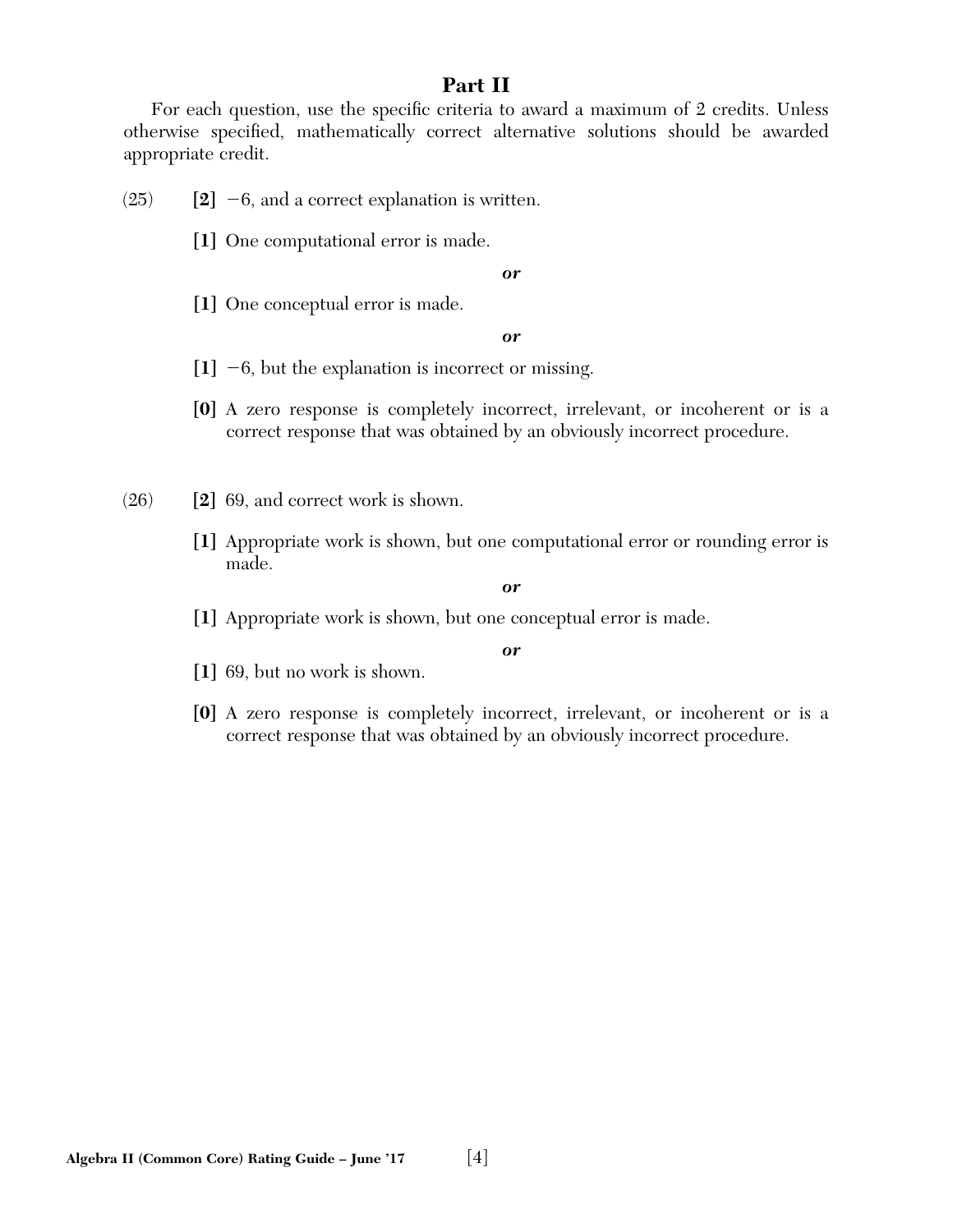- $(27)$  **[2]**  $(x^2 + 4)(4x 1)$  and correct work is shown.
	- **[1]** Appropriate work is shown, but one factoring error is made.

**[1]** Appropriate work is shown, but one conceptual error is made.

#### *or*

[1]  $x^2(4x-1) + 4(4x-1)$  is written, but no further correct work is shown.

#### *or*

- $[1]$   $(x^2 + 4)(4x 1)$ , but no work is shown.
- **[0]** A zero response is completely incorrect, irrelevant, or incoherent or is a correct response that was obtained by an obviously incorrect procedure.
- (28) **[2]**  $\frac{2}{3}$  and a correct description is written.
	- **[1]** One computational error is made.

#### *or*

**[1]** One conceptual error is made.

#### *or*

- [1]  $\frac{2}{3}$ , but the description is incomplete or missing.
- **[0]** A zero response is completely incorrect, irrelevant, or incoherent or is a correct response that was obtained by an obviously incorrect procedure.
- (29) **[2]** A correct graph is drawn.
	- **[1]** One computational or graphing error is made.

- **[1]** One conceptual error is made.
- **[0]** A zero response is completely incorrect, irrelevant, or incoherent or is a correct response that was obtained by an obviously incorrect procedure.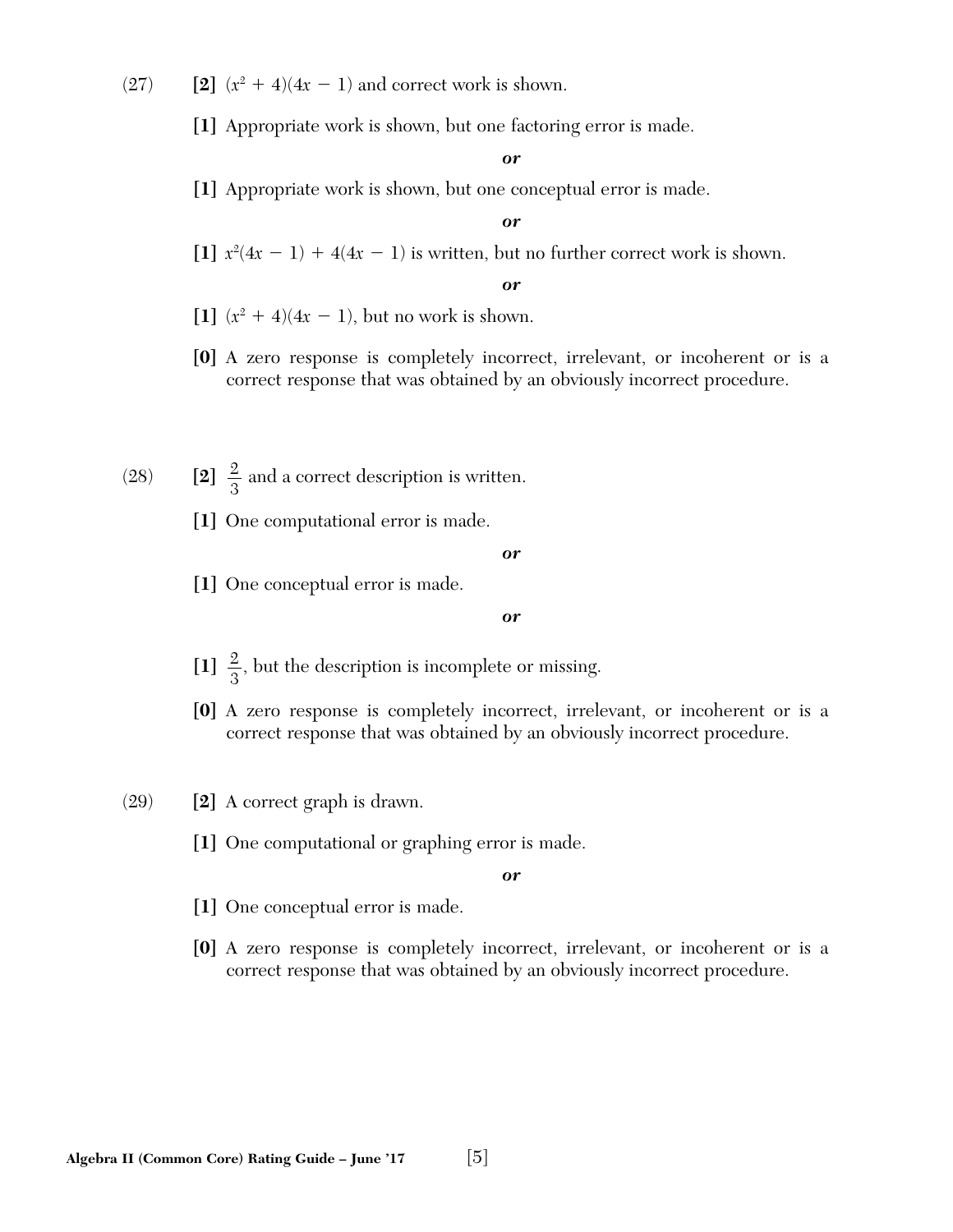- (30) **[2]** 5 and correct algebraic work is shown.
	- [1] Appropriate work is shown, but one computational or simplification error is made.

**[1]** Appropriate work is shown, but one conceptual error is made.

*or*

**[1]** Appropriate work is shown, but 8 is not rejected.

*or*

**[1]** 5, but a method other than algebraic is used.

#### *or*

- **[1]** 5, but no work is shown.
- **[0]** A zero response is completely incorrect, irrelevant, or incoherent or is a correct response that was obtained by an obviously incorrect procedure.

(31) **[2]** *x*  $\overline{5}$ 6 and correct work is shown.

**[1]** Appropriate work is shown, but one computational error is made.

*or*

**[1]** Appropriate work is shown, but one conceptual error is made.

*or*

- **[1]** *x* 5  $<sup>6</sup>$ , but no work is shown.</sup>
- **[0]** A zero response is completely incorrect, irrelevant, or incoherent or is a correct response that was obtained by an obviously incorrect procedure.
- $(32)$  **[2]** Both siblings jog and a correct justification is given.
	- **[1]** Appropriate work is shown, but one computational error is made.

*or*

- **[1]** Appropriate work is shown, but one conceptual error is made.
- **[0]** Both siblings jog, but no justification is given.

*or*

**[0]** A zero response is completely incorrect, irrelevant, or incoherent or is a correct response that was obtained by an obviously incorrect procedure.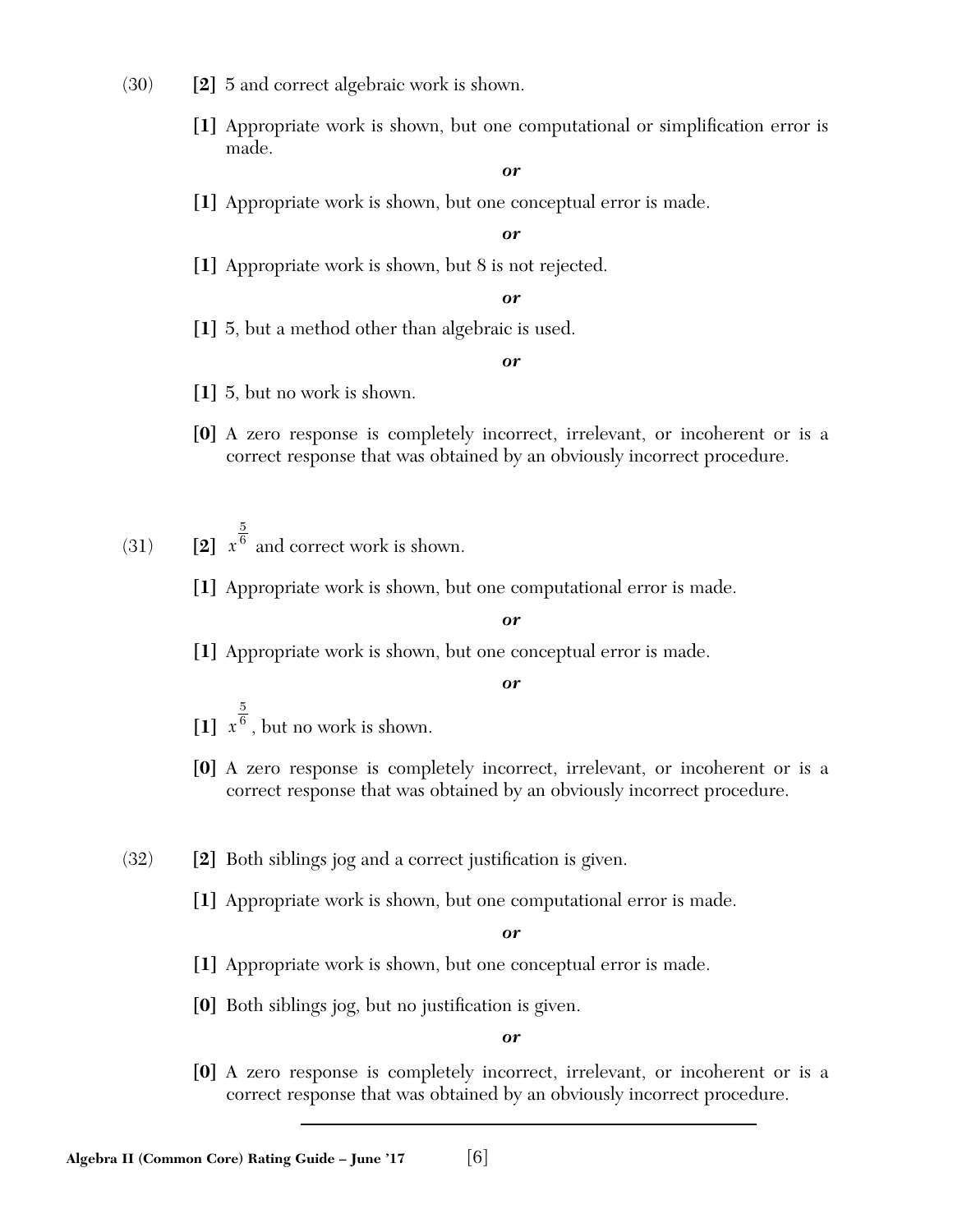## **Part III**

For each question, use the specific criteria to award a maximum of 4 credits. Unless otherwise specified, mathematically correct alternative solutions should be awarded appropriate credit.

- (33) **[4]**  $x = 0, y = 2, and z = -1, and correct algebraic work is shown.$ 
	- **[3]** Appropriate work is shown, but one computational error is made.

*or*

- [3] Appropriate work is shown to find two solutions, but no further correct work is shown.
- **[2]** Appropriate work is shown, but two or more computational errors are made.

*or*

**[2]** Appropriate work is shown, but one conceptual error is made.

*or*

**[2]** Appropriate work is shown to find one solution, but no further correct work is shown.

*or*

- [2]  $x = 0, y = 2, and z = -1$ , but a method other than algebraic is used.
- **[1]** Appropriate work is shown, but one conceptual error and one computational error are made.

*or*

**[1]** Appropriate work is shown to eliminate a variable in order to create a system of two equations, but no further correct work is shown.

- [1]  $x = 0, y = 2, and z = -1$ , but no work is shown.
- **[0]** A zero response is completely incorrect, irrelevant, or incoherent or is a correct response that was obtained by an obviously incorrect procedure.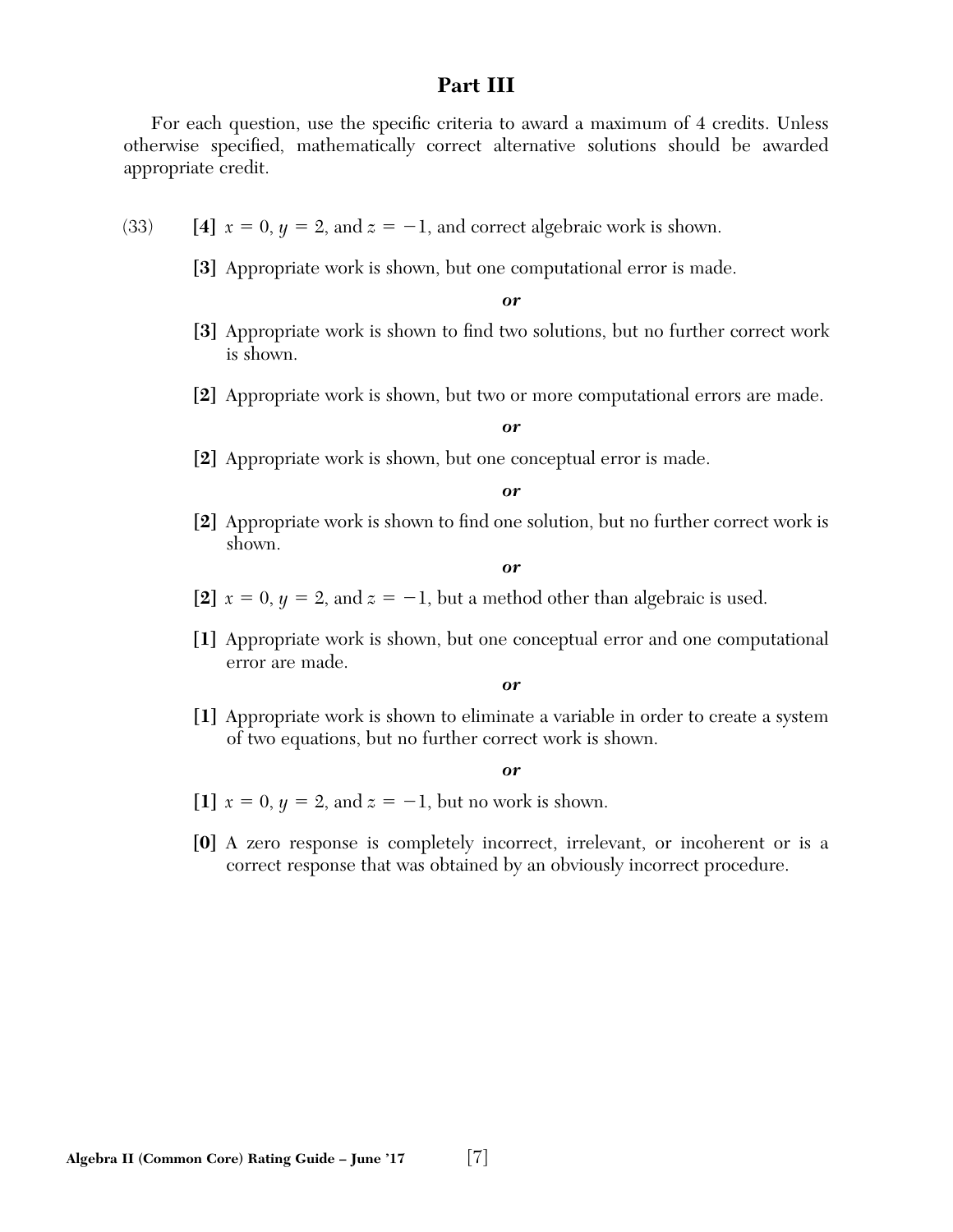- (34) **[4]** 1247 and 20,407, and correct work is shown.
	- **[3]** Appropriate work is shown, but one computational or rounding error is made.

- [3] Appropriate work is shown to find 1247 and 152,193, but no further correct work is shown.
- **[2]** Appropriate work is shown, but two or more computational or rounding errors are made.

*or*

**[2]** Appropriate work is shown, but one conceptual error is made.

*or*

**[2]** Appropriate work is shown to find 1247 or 20,407, but no further correct work is shown.

#### *or*

- **[2]** 1247 and 20,407, but no work is shown.
- **[1]** Appropriate work is shown, but one conceptual error and one computational or rounding error are made.

#### *or*

**[1]** A correct substitution is made in the mortgage payment formula, but no further correct work is shown.

- **[1]** 1247 or 20,407, but no work is shown.
- **[0]** A zero response is completely incorrect, irrelevant, or incoherent or is a correct response that was obtained by an obviously incorrect procedure.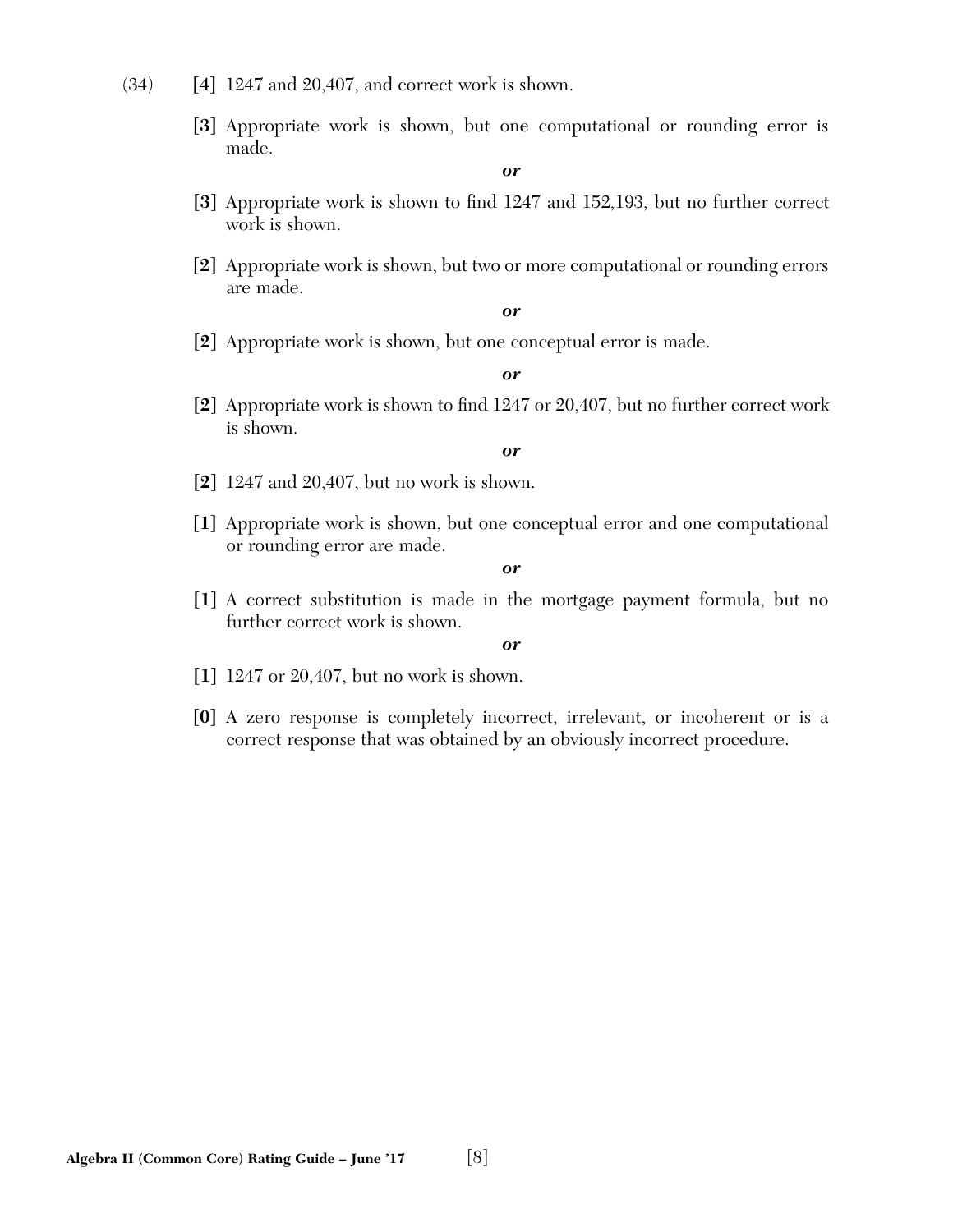- (35) **[4]** A correct graph is drawn and a correct description is given, such as  $x \rightarrow -3$ ,  $y \rightarrow -\infty$ , and as  $x \rightarrow \infty$ ,  $y \rightarrow \infty$ .
	- **[3]** Appropriate work is shown, but one computational or graphing error is made.
	- **[2]** Appropriate work is shown, but two or more computational or graphing errors are made.

**[2]** Appropriate work is shown, but one conceptual error is made.

*or*

**[2]** A correct description is given, but no further correct work is shown.

*or*

- **[2]** A correct graph is drawn, but no further correct work is shown.
- **[1]** Appropriate work is shown, but one conceptual error and one computational or graphing error are made.

- [1] As  $x \to -3$ ,  $y \to -\infty$ , or as  $x \to \infty$ ,  $y \to \infty$ .
- **[0]** A zero response is completely incorrect, irrelevant, or incoherent or is a correct response that was obtained by an obviously incorrect procedure.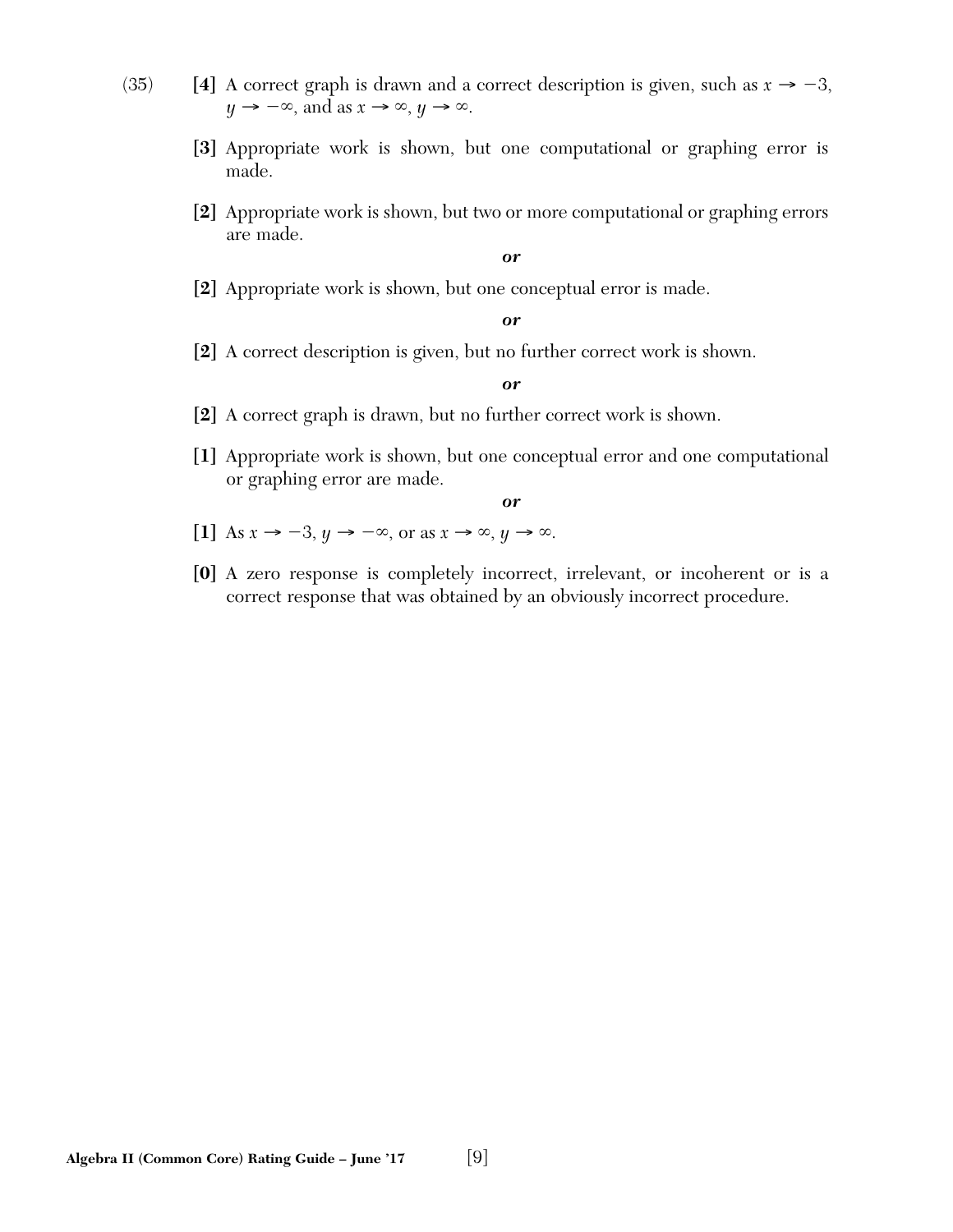- (36) **[4]** A correct interval is stated, such as (0.35, 0.66), and correct work is shown, and a correct explanation is written.
	- **[3]** Appropriate work is shown, but one computational or rounding error is made.

- [3] Appropriate work is shown, but the sample proportion is used to find the interval.
- **[2]** Appropriate work is shown, but two or more computational or rounding errors are made.

*or*

**[2]** Appropriate work is shown, but one conceptual error is made.

*or*

**[2]** A correct interval, and correct work is shown, but no further correct work is shown.

- **[2]** A correct explanation is written, but no further correct work is shown.
- **[1]** Appropriate work is shown but one conceptual error and one computational or rounding error are made.
- **[0]** A zero response is completely incorrect, irrelevant, or incoherent or is a correct response that was obtained by an obviously incorrect procedure.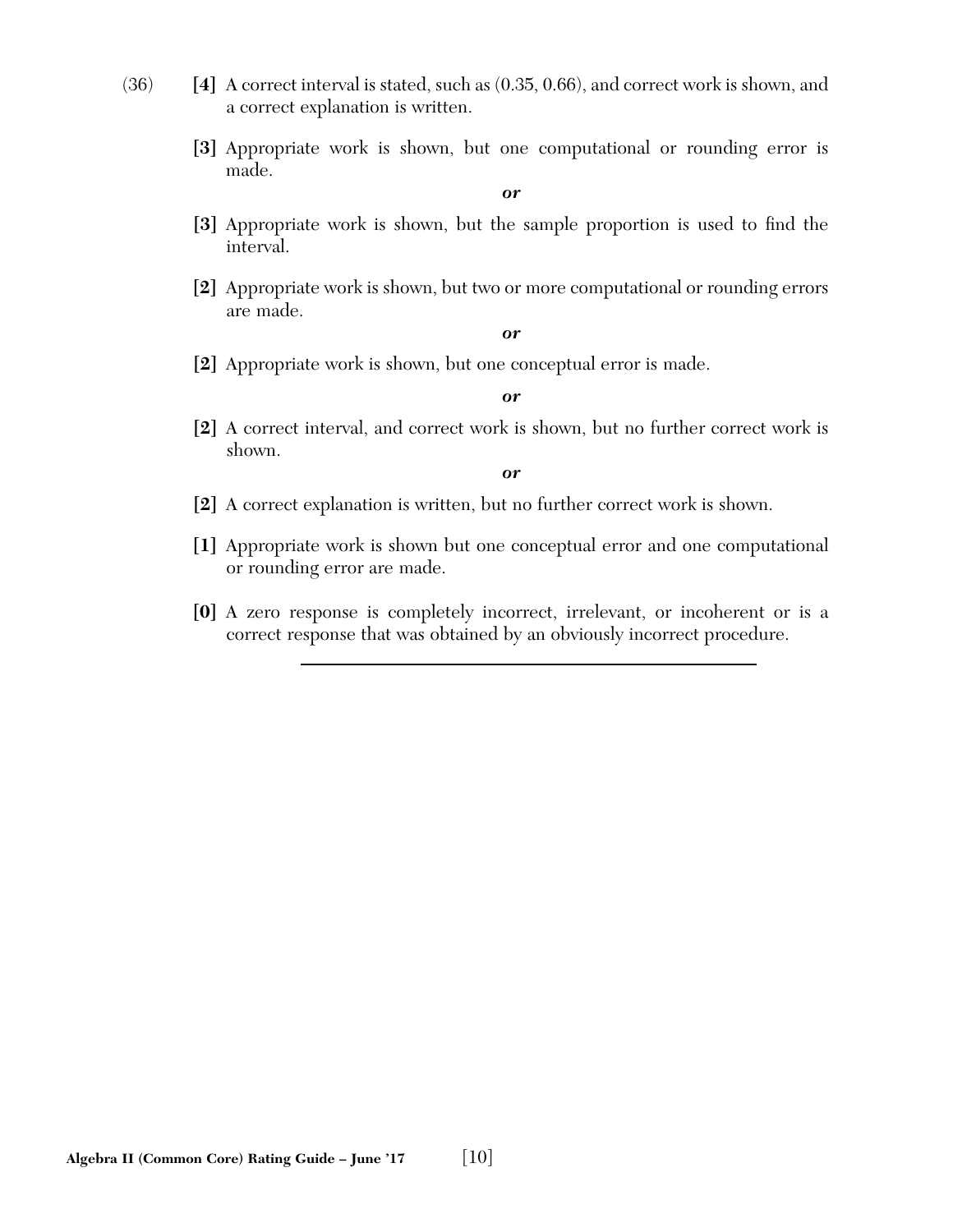#### **Part IV**

For each question, use the specific criteria to award a maximum of 6 credits. Unless otherwise specified, mathematically correct alternative solutions should be awarded appropriate credit.

(37) [6] 
$$
100 = 140 \left(\frac{1}{2}\right)^{\frac{5}{h}}
$$
 or equivalent, 10.3002, 18.6, and correct work is shown.

- **[5]** Appropriate work is shown, but one computational, rounding, or notation error is made.
- **[4]** Appropriate work is shown, but two computational or rounding errors are made.

*or*

- **[4]** Appropriate work is shown, but one conceptual error is made.
- **[3]** Appropriate work is shown, but one conceptual error and one computational error are made.

*or*

- [3] Appropriate work is shown to find 10.3002, but no further correct work is shown.
- **[2]** Appropriate work is shown, but one conceptual error and two or more computational or rounding errors are made.

*or*

**[2]** Appropriate work is shown, but two conceptual errors are made.

#### *or*

**[2]** Appropriate work is shown to find 18.6, but no further correct work is shown.

*or*

**[2]** 10.3002 and 18.6, but no work is shown.

 $[1]$  100 = 140 $\left(\frac{1}{2}\right)$  $\overline{5}$ *<sup>h</sup>* , but no further correct work is shown.

- **[1]** 10.3002 or 18.6, but no work is shown.
- **[0]** A zero response is completely incorrect, irrelevant, or incoherent or is a correct response that was obtained by an obviously incorrect procedure.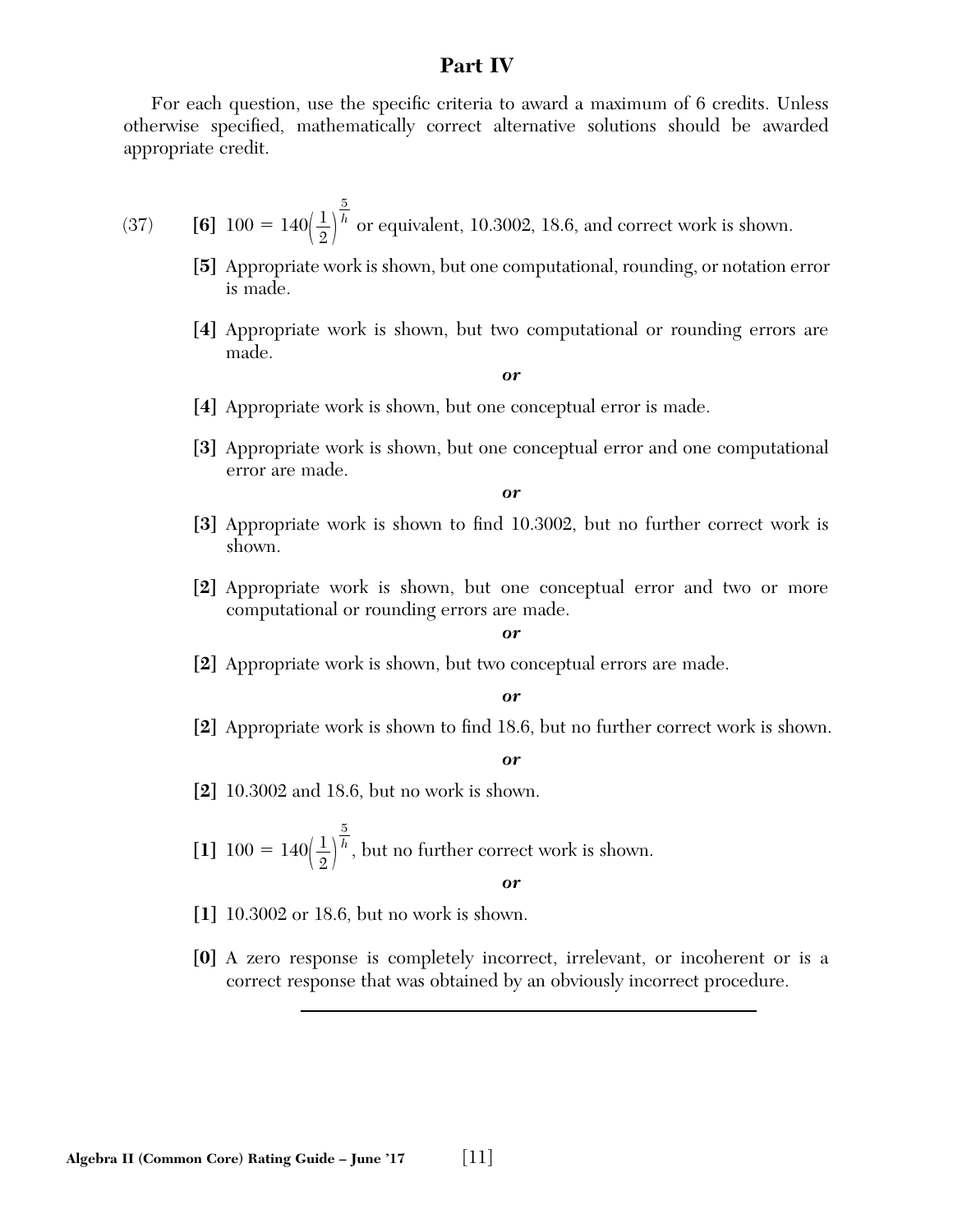## **Map to the Common Core Learning Standards Algebra II (Common Core) June 2017**

| <b>Question</b> | <b>Type</b>     | <b>Credits</b> | <b>Cluster</b> |
|-----------------|-----------------|----------------|----------------|
| $\mathbf{1}$    | Multiple Choice | $\overline{2}$ | A-APR.B        |
| $\overline{2}$  | Multiple Choice | $\overline{2}$ | F-LE.A         |
| 3               | Multiple Choice | $\overline{2}$ | $S-IC.B$       |
| $\overline{4}$  | Multiple Choice | $\overline{2}$ | N-CN.A         |
| 5               | Multiple Choice | $\overline{2}$ | A-REI.D        |
| 6               | Multiple Choice | $\overline{2}$ | F-BF.B         |
| $\overline{7}$  | Multiple Choice | $\overline{2}$ | A-REI.B        |
| 8               | Multiple Choice | $\overline{2}$ | F-IF.C         |
| 9               | Multiple Choice | $\overline{2}$ | F-BF.A         |
| 10              | Multiple Choice | $\overline{2}$ | $S-IC.A$       |
| 11              | Multiple Choice | $\overline{2}$ | A-APR.B        |
| 12              | Multiple Choice | $\overline{2}$ | F-TF.C         |
| 13              | Multiple Choice | $\overline{2}$ | A-SSE.B        |
| 14              | Multiple Choice | $\overline{2}$ | $S$ -CP.B      |
| 15              | Multiple Choice | $\overline{2}$ | $F-IF.B$       |
| 16              | Multiple Choice | $\overline{2}$ | N-RN.A         |
| 17              | Multiple Choice | $\overline{2}$ | G-GPE.A        |
| 18              | Multiple Choice | $\overline{2}$ | F-LE.B         |
| 19              | Multiple Choice | $\overline{2}$ | A-REI.A        |
| 20              | Multiple Choice | $\overline{2}$ | $F-IF.A$       |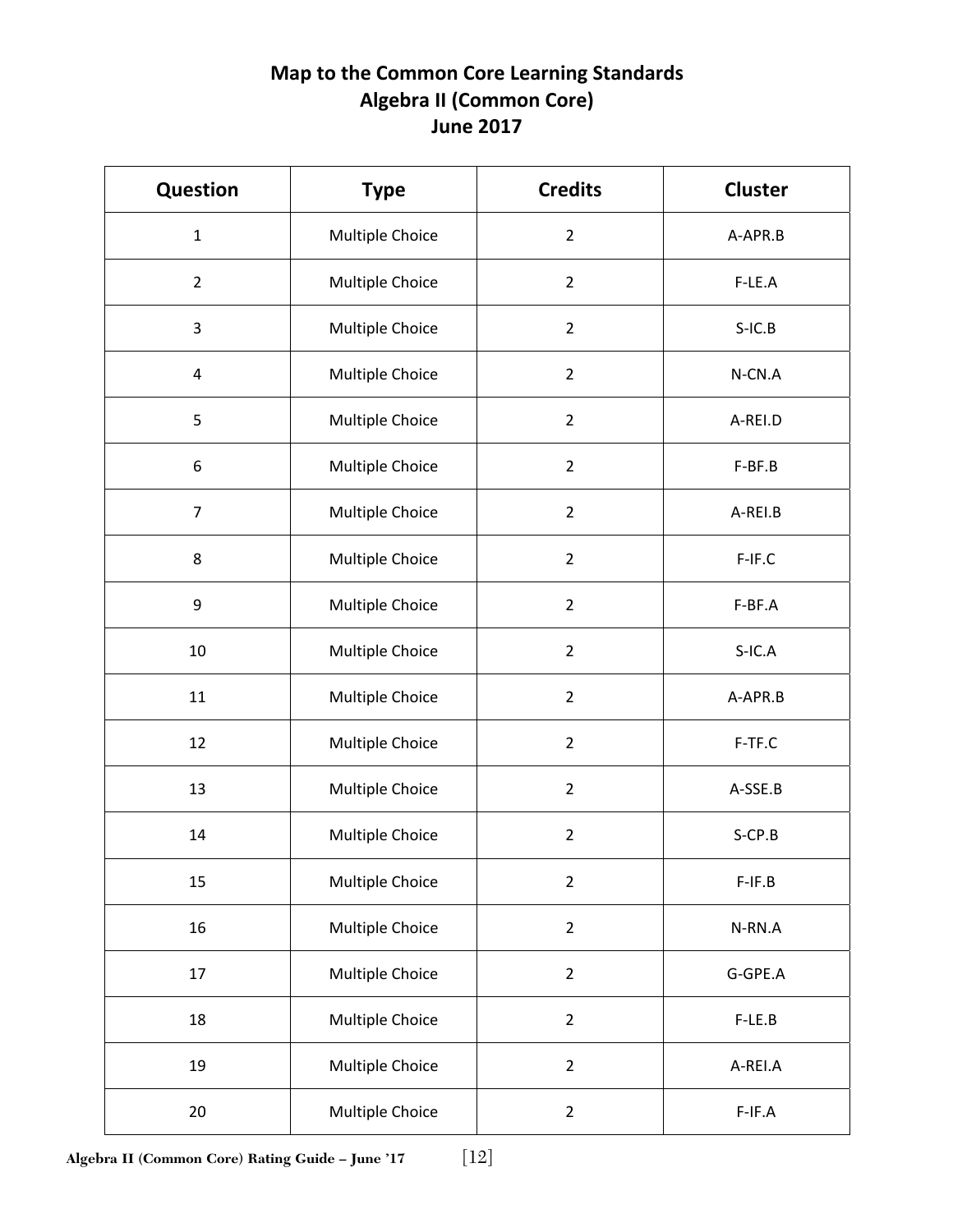| 21 | Multiple Choice         | $\overline{2}$          | $F-IF.B$  |
|----|-------------------------|-------------------------|-----------|
| 22 | Multiple Choice         | $\overline{2}$          | A-CED.A   |
| 23 | Multiple Choice         | $\overline{2}$          | A-SSE.A   |
| 24 | Multiple Choice         | $\overline{2}$          | A-SSE.B   |
| 25 | Constructed<br>Response | $\overline{2}$          | A-APR.B   |
| 26 | Constructed<br>Response | $\overline{2}$          | $S$ -ID.A |
| 27 | Constructed<br>Response | $\overline{2}$          | A-SSE.A   |
| 28 | Constructed<br>Response | $\overline{2}$          | $F-IF.B$  |
| 29 | Constructed<br>Response | $\overline{2}$          | F-IF.C    |
| 30 | Constructed<br>Response | $\overline{2}$          | A-REI.A   |
| 31 | Constructed<br>Response | $\overline{2}$          | N-RN.A    |
| 32 | Constructed<br>Response | $\overline{2}$          | S-CP.A    |
| 33 | Constructed<br>Response | $\overline{\mathbf{4}}$ | A-REI.C   |
| 34 | Constructed<br>Response | $\overline{4}$          | A-SSE.B   |
| 35 | Constructed<br>Response | $\overline{4}$          | F-IF.C    |
| 36 | Constructed<br>Response | $\overline{4}$          | $S-IC.B$  |
| 37 | Constructed<br>Response | $\boldsymbol{6}$        | F-BF.A    |